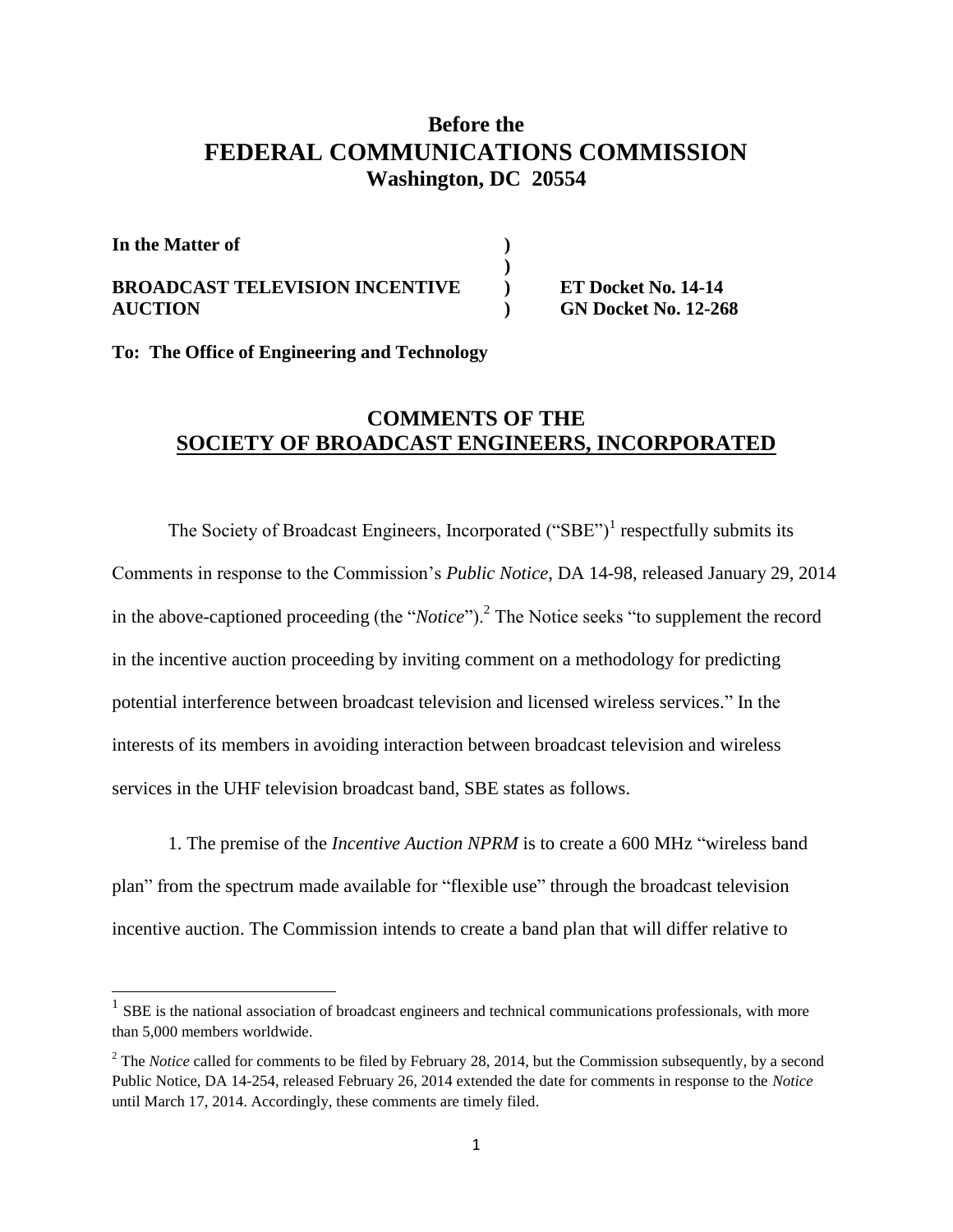television broadcast and wireless use in different markets, depending on the success of the incentive auction process in each one. Obviously, given this market variation, it wishes to maximize the amount of spectrum recovered for wireless use. Because of this market variation, there are concerns with respect to co-channel and adjacent-channel interference between television and wireless services in abutting or geographically proximate markets. There are four manifestations of this interference: (1) DTV transmitter to wireless base station uplinks; (2) DTV transmitter to wireless user equipment downlinks; (3) Wireless base station downlinks to DTV receivers; and (4) Wireless user equipment uplinks to DTV receivers. The Commission is dissatisfied with the method of precluding these types of interference proposed by most commenters, which is to adopt a pre-defined separation distance between TV and mobile service areas, believing it to be inefficient in terms of spectrum deployment. The necessary distance separations are substantial under any circumstances, varying from the 200 kilometers calculated by the wireless companies to 500 kilometers calculated by NAB. The Commission suggests another methodology (the "OET Methodology"), thus to avoid the distance separation method, which it fears is overly conservative and does not maximize efficiency of use of redeployed spectrum by wireless companies.

2. While the Commission desires to avoid using separation distances, SBE urges that appropriate separation distances be retained as the interference avoidance mechanism for all four interference scenarios, precisely *because* they are conservative, and create the best opportunity to avoid interference *ex ante.* Interference in any of the four scenarios cannot be remedied *post hoc*, and the Commission hasn't the enforcement resources to address such interference on a case-by case basis. The fact is that distance separations are easily implemented, and interference avoidance is predictable. The proper calculation of distance separation to avoid the worst-case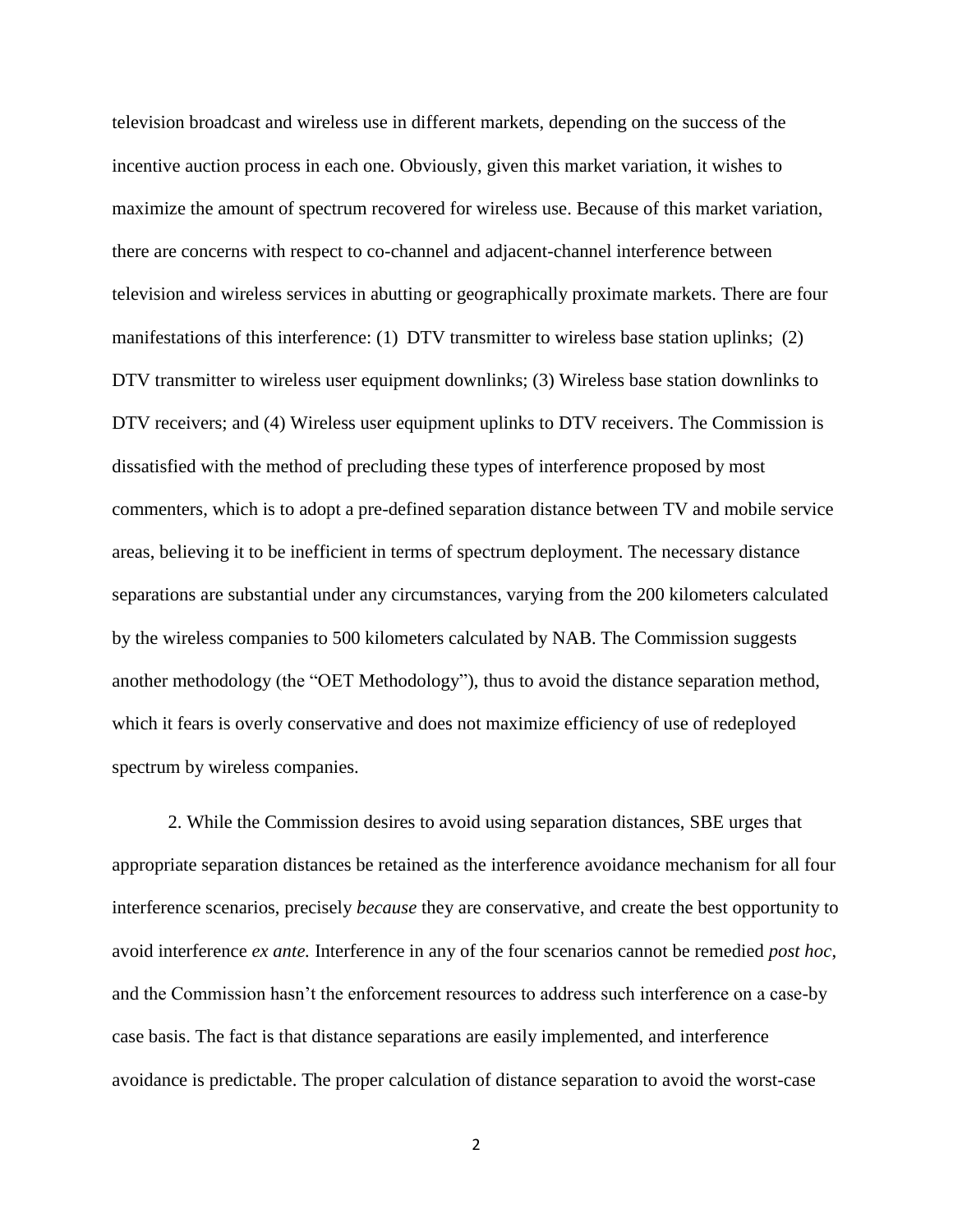interference potential<sup>3</sup> is the key to maximizing spectrum efficiency and reuse in this process. The Commission's OET Methodology would, by contrast, over-complicate what otherwise is, has been and should remain a simple and effective process. Furthermore, the separation distance method would allow for future changes in DTV and Wireless modulation systems and techniques, without changing the evaluation of desired-to-undesired (D/U) signal ratios that would be necessitated by the OET Methodology.

3. If, notwithstanding the clear benefits of utilizing the objective and predictable distance separation method, the Commission does nevertheless proceed with the OET Methodology, there are many factors and considerations which must be thoroughly explored and evaluated in this proceeding prior to implementing the proposed methodology. First of all, a prerequisite to the use of D/U ratios for interference avoidance in the four cases described in the *Notice* is the conducting of extensive laboratory testing on DTV receivers using LTE signals, as well as testing LTE interference to DTV Receivers. Furthermore, this is not a once-and-done process. As broadcasters move toward implementation of ATSC 3.0, the actual interference D/U ratios will likely change, as new modulation methods are likely to be utilized for ATSC 3.0 transmission, such as DVB-T2 or some other system. Therefore, existing ATSC ratios will not provide appropriate protections in the future as ATSC 3.0 is implemented.

4. SBE questions the D/U ratio assumptions outlined in the *Notice*. Interference ratios may be variable depending upon the levels of "channel loading". It may be appropriate to utilize the "worst case" D/U ratios. However, laboratory testing should be conducted by OET to verify this before proceeding to adopt any specific D/U ratios. In addition, the Commission should

 $\overline{\phantom{a}}$ 

<sup>&</sup>lt;sup>3</sup> The Commission claims that DTV transmitter-into-wireless base station (uplink) interference is the worst-case consideration, because the base station receive antenna and the DTV transmitting antenna are typically located well above the surrounding terrain, creating line-of-sight paths between them.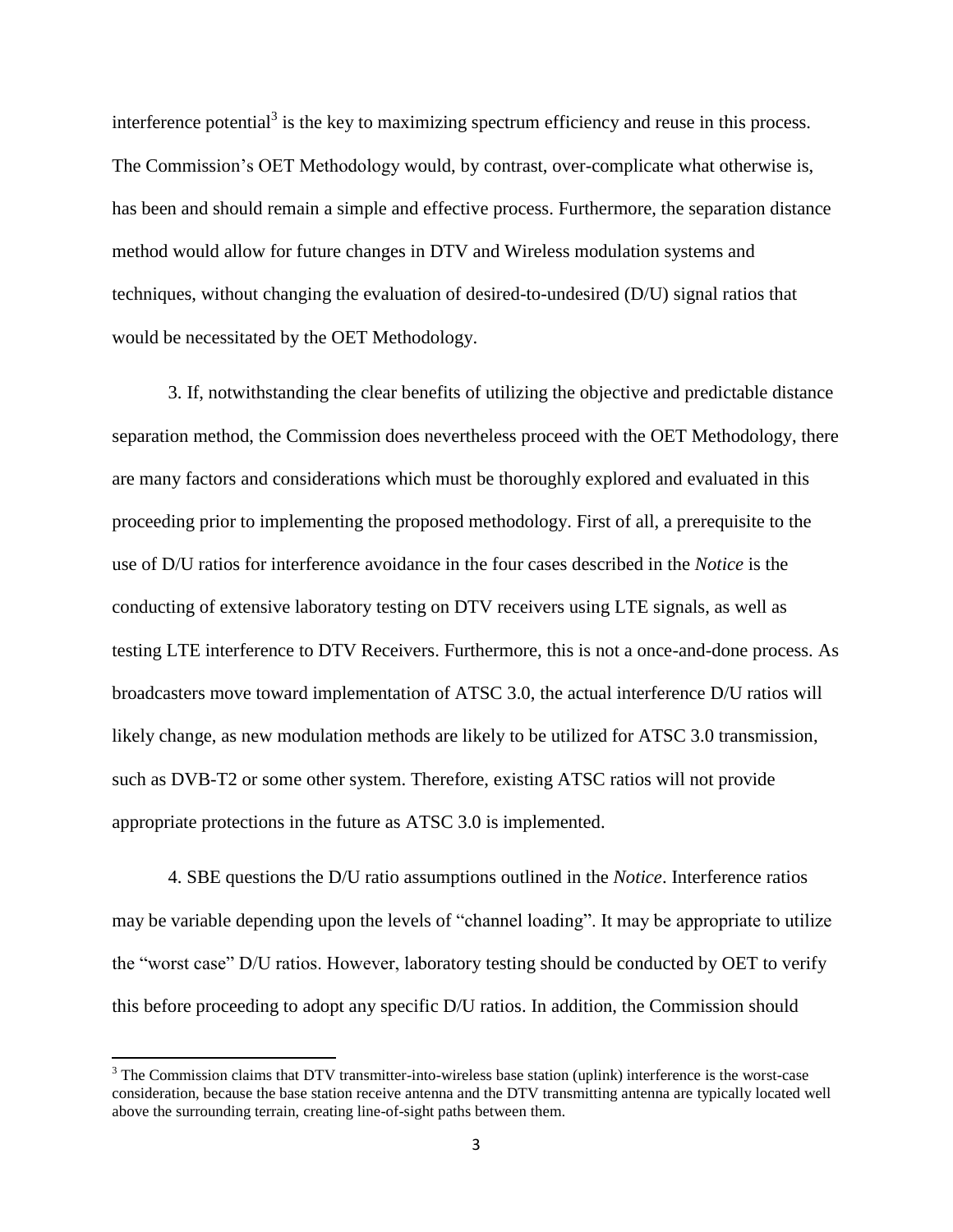consider expanding its methodology to include evaluation and consideration of "taboo" channel interference. As shown by the Commission's own tests,<sup>4</sup> taboo channel interference is likely to be an issue with any repacking of the DTV spectrum. Appropriate measures should be taken to ensure that LTE and DTV interaction on Taboo channels is also considered. This is particularly important in the evaluation and analysis of multiple DTV interferers. Significant impairment to both DTV and Wireless services should be evaluated.

5. Another assumption that is subject to question is LTE base station locations and distribution. The assumption of uniformity is not representative of carriers' system implementation. The Commission's methodology should take into account the increase in use of microcells and the distribution of transmitters in urbanized areas where base stations are more densely packed.

6. The Commission should avoid the use of clutter losses in calculation of interference. That factor is not used currently in OET-69 for DTV and its use in this context would substantially change the way the evaluations are conducted. The only context in which clutter losses are used in connection with DTV is in (wholly-inapposite) Satellite Home-Viewer Extension and Reauthorization Act (SHVERA) evaluations. Inclusion of clutter losses in the analysis does not provide a sufficiently conservative and safe result and may well under-predict interference.

7. The *Notice* proposes the use of a new "*de minimus*" interference threshold of 5 percent for interference from DTV to wireless services, thus to define "Wireless Market Area

 $\overline{\phantom{a}}$ 

<sup>4</sup> *See* Stephen R. Martin, "Interference Rejection Thresholds of Consumer Digital Television Receivers Available in 2005 and 2006," FCC/OET Report TR-07-1003, March 30, 2007. *See also* "Tests of ATSC 8-VSB Reception Performance of Consumer Digital Television Receivers Available in 2005," FCC/OET Report TR-05-1017, November 2, 2005.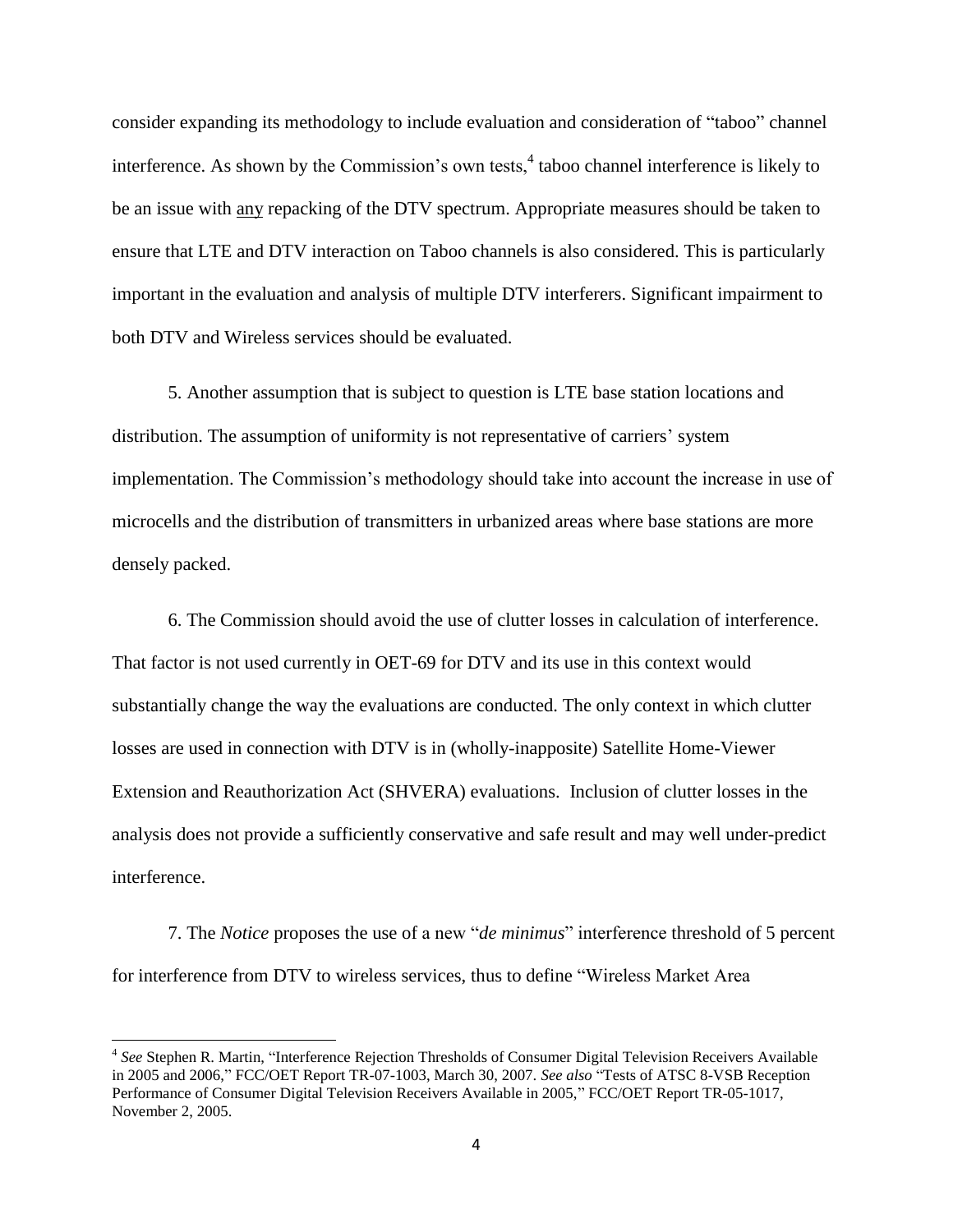Impairment." The proposed 5% threshold is excessive. It would include very significant number of people in large urban environments. A one or two percent threshold is more appropriate. The 2% threshold is proposed in the modified version of OET 69. By creating an overly lax interference threshold, the Commission risks selling potentially unusable spectrum, which is in no one's interest. Perhaps a more flexible option that deals with future population changes would be to base the evaluation on geographic area impairment, or a combination of areas and populations impacted, rather than on population alone.

8. The OET Methodology uses a version of the Longley-Rice propagation model to predict desired field strength at receive points. Interference in each grid cell of the area under study is determined by further application of Longley-Rice methodology, taking into account clutter losses. Paths between undesired transmitters and each 2-kilometer<sup>5</sup> grid point inside the service area are examined using the Longley-Rice model. At each point, F(50, 10) is used for the prediction of potential interference to TV receivers from wireless base stations. For prediction of potential interference from DTV to wireless receivers, the methodology uses F(50, 50). SBE suggests that Longley-Rice modeling for DTV and Wireless interference calculations in "long paths" is appropriate. However, in short paths (perhaps less than 5KM) the free space model should be used. As to the use of  $F(50,10)$  for wireless interference to DTV but  $F(50,50)$  for interference to wireless service areas, the justification for the distinction is not readily apparent. F(50,10) would be more appropriate for the latter, just as it is in the DTV scenario. Otherwise, the reliability of the wireless services would be problematic. An illustration of the problem occurred during the DTV transition, where tropospheric propagation created co-channel interference between WBOC and WHRO along the Chesapeake Bay. The potential for

 $\overline{\phantom{a}}$ 

<sup>&</sup>lt;sup>5</sup> See Paragraph 13, *infra*. OET-69 uses a 1 kilometer grid, which is more appropriate for this application.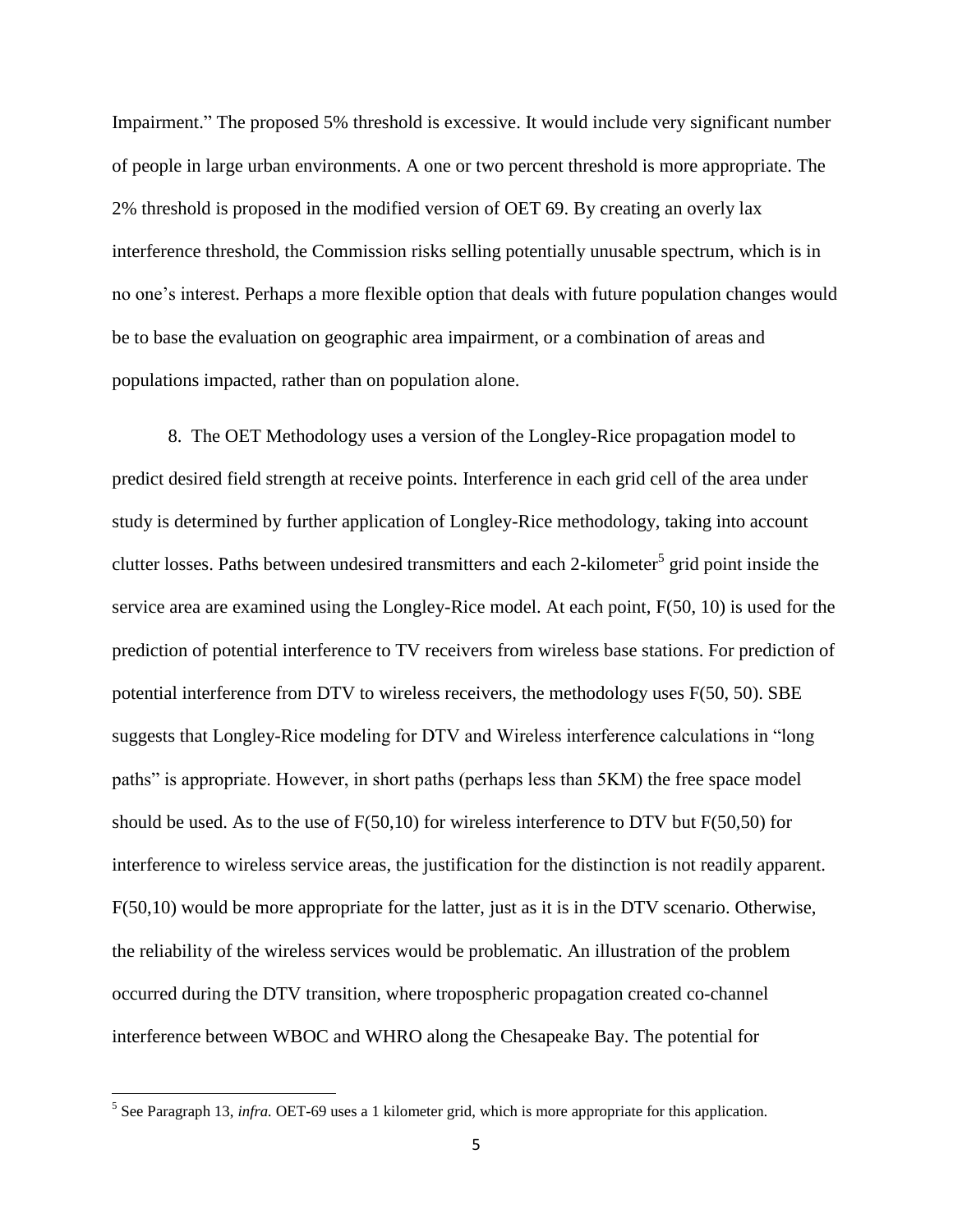tropospheric ducting is very high in this frequency range, especially in many areas of the East and West coasts. It must be kept in mind that propagation prediction is statistical. There will be a time (which may not be entirely predictable) when DTV interferes with wireless services and when wireless services interfere with DTV reception. The point is that statistics that are conservative must be used, which minimize these occurrences and ensure their infrequency

9. The OET methodology proposes to conduct the evaluation of DTV interference scenarios without reference to final ["post-repack"] DTV transmitter facility parameters. It is assumed that existing station location and antenna heights will be utilized. If that is correct, it is unclear how the Commission will account for possible changes in the facility parameters once the "new DTV" facilities are constructed. Some allowance for changes in antenna height and location should be allowed in the initial "New Table of Allotments" without protection to the new wireless services.

10. The Commission uses, in its methodology for calculating field strength limits for interference from DTV to wireless receivers, receiver on-tune rejection ("OTR") values from 3G receivers. It is not clear from where those values were derived. If they were not from laboratory testing, actual receiver performance could be much worse. SBE questions the assumptions in choosing these OTR values.

11. Nor is it apparent that the Commission has taken into account the aggregate interference effect of multiple interference sources, especially with respect to the taboo channels in the wireless to DTV interference context. It is urgent, as noted in the Stephen R. Martin studies, that appropriate D/U Ratios be used.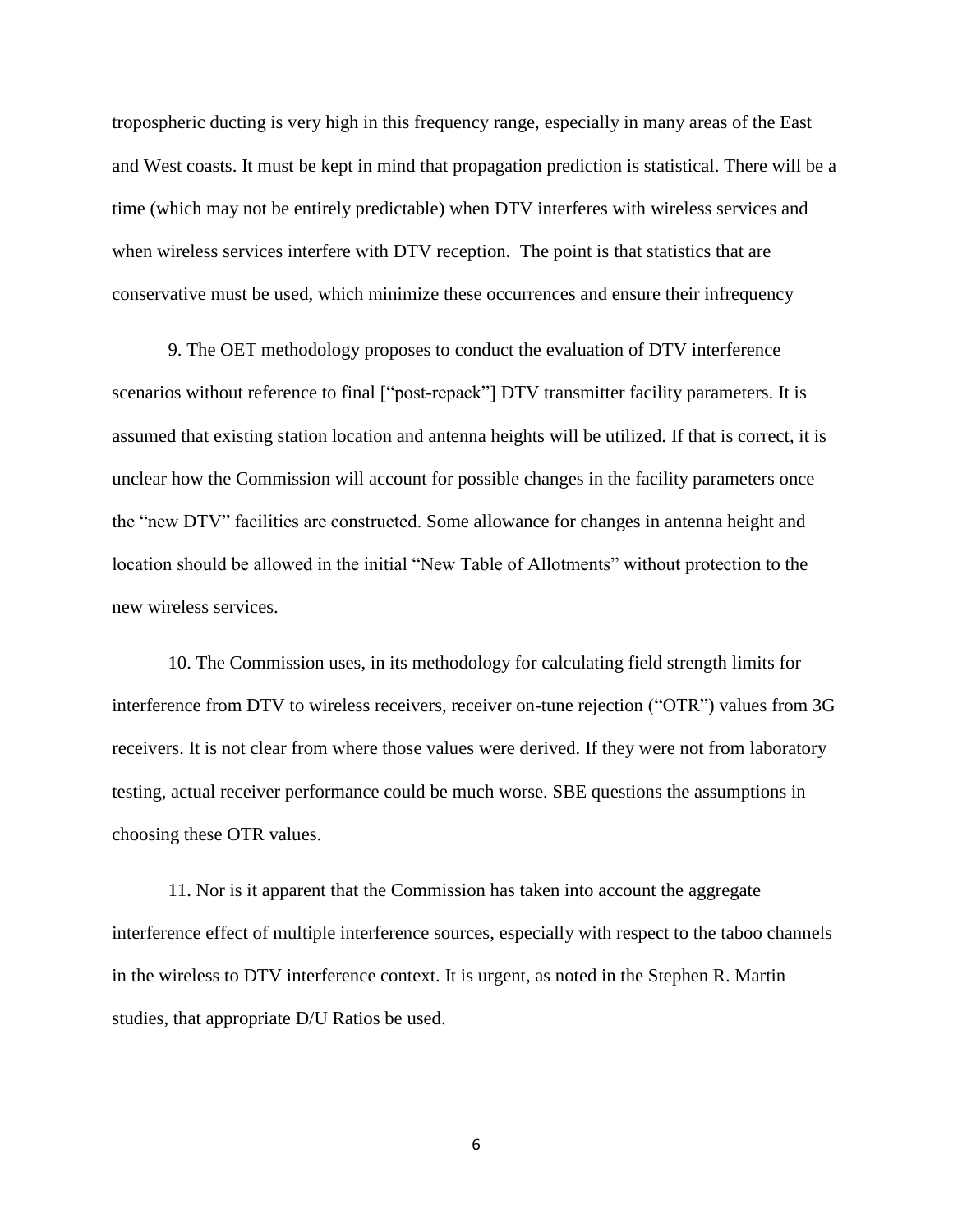12. At footnote 21 of the *Notice*, the Commission states that it assumes -33 dB of adjacent channel rejection for the DTV receiver and  $43 + 10 \log(P)$  in a 100 kHz bandwidth attenuation for the wireless emission mask. The Commission states that these flat response curves lead to a constant OTR rejection at spectral overlaps less than 0 MHz. This assumption may not be appropriate for a re-packed DTV spectrum landscape where a DTV station is on the lower adjacent and wireless on the upper adjacent channel). SBE suggests using a multiple impairments regime.

13. Certain other assumptions are subject to question. For example, the OET Methodology proposes to evaluate a wireless system assuming a maximum Effective Radiated Power of 720 Watts. This may not be an appropriate power level to use for analysis. The figure should correspond to the maximum ERP allowed for the service, which in this case is 1 kilowatt. Nor is it clear from the *Notice* whether the Commission will utilize a specific terrain database increment (cell size) or whether that will be a variable, as is the case with the current Media Bureau policy. The OET methodology proposes to use 2K cell size. 1K is generally used for OET 69 calculations. It would seem that the current OET 69 practice should carry forward for these calculations.

14. The Commission fails to consider in its proposal the possible effects on multichannel video providers that utilize off-air receive antenna systems. These systems are generally installed at receive heights of up to 100 meters. The interference potential from wireless operations in geographic proximity to multichannel video provider receive locations could become problematic for off-air pickups used for Cable TV system and Satellite MVPD providers. It is unclear how these interference occurrences will be resolved.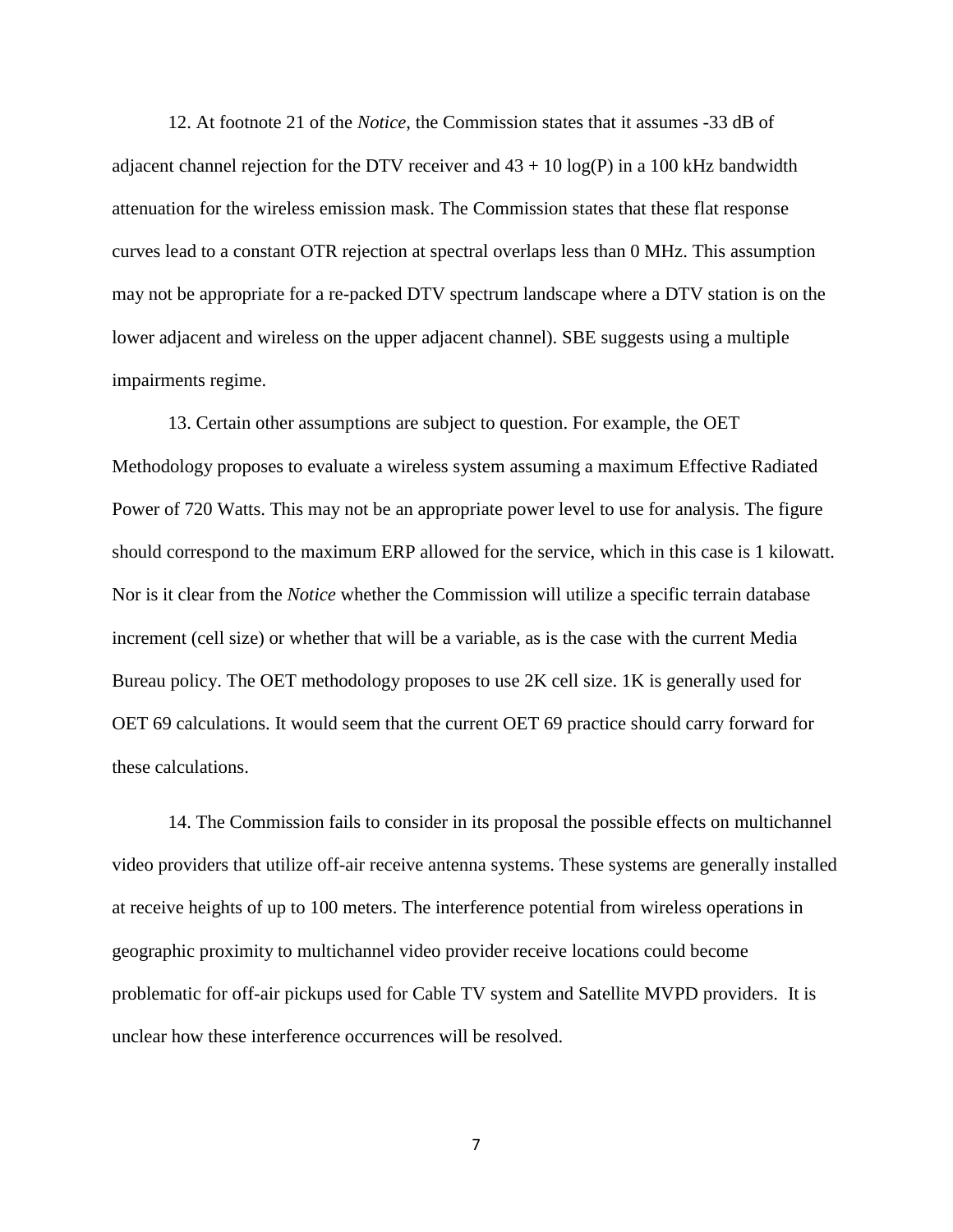15. Similarly, the Commission has apparently not addressed the potential interference to the off-air pickups of TV translators, boosters, and other supplemental services. These receivers are generally located outside a television station's Protected Grade B contour. Thus, interference from wireless operations in adjacent cities will be problematic and are not accounted for under the proposed OET Methodology.

16. Finally, the Commission should maintain a public database similar to CDBS for all wireless base stations, so that technical information concerning transmission and reception from those sites are readily available to the public for analysis. As mentioned above, it is unlikely that there will be sufficient resources to deal with case-by-case interference problems. SBE suggests that this *Notice* is problematic for the reasons noted herein. It is clear that the most objective, predictable and reliable method of avoiding interaction between and among DTV and wireless facilities, either co-channel or adjacent channel, should be based on geographic distance separation. The dialog should be about the proper distance to address each of the four interaction scenarios, and use the worst-case to determine the proper separation. However, should the Commission nevertheless proceed to adopt the OET Methodology, the foregoing issues should be addressed and the final parameters should be based on actual laboratory testing.

Therefore, for the reasons discussed herein, SBE respectfully requests that the Commission continue to utilize the distance separation method of avoiding DTV and wireless interaction in the UHF television bands, post-auction. Alternatively, the OET Methodology